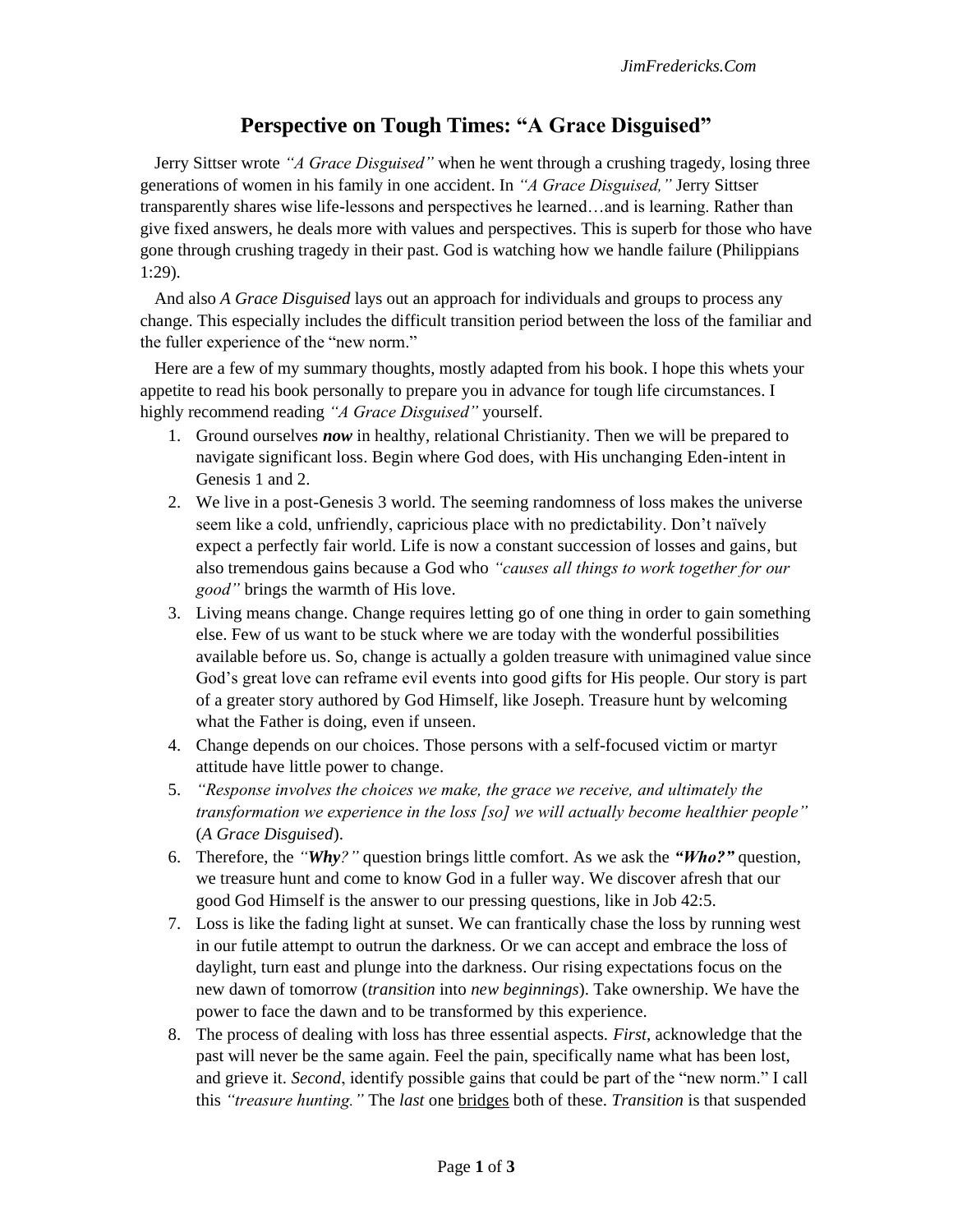time between the familiar past and the expected future. This period is the most difficult and challenging part of the process. *Transition* is the time when everything may be reevaluated. What has become outdated, and static is discarded for abundant life

- 9. *"Loss turns life into a snapshot. The movement stops; everything freezes"* (*A Grace Disguised*). This may lead to a simpler life, less cluttered with nonessentials. This timewarp exposes how much of our identity is improperly tied to what we lost. Churches are full of people subtly tying to earn their *identity* or prove their worth. During *transition,*  invest in the "sacrament of the present moment" (since God is here, Psalm 139:7-12). Take inventory of our life. *"Failure to take stock almost ensures that we will repeat patterns that became chiseled into our lives before we suffered the loss"* (*A Grace Disguised*). When we explore our own personal loss, a new world of meaning opens up, which sows the seed of future possibilities, the "new norm" (Philippians 3:13b-14).
- 10. Each person is a one-of-a-kind-treasure, so every loss is unique. Avoid both deserts: *"my loss is the worst ever"* and *"my loss is inconsequential compared to yours"* (1 Corinthians 10:13). Loss and suffering have a large continuum, from a colleague mocking me with "God man" to imprisonments and beatings.
- 11. Loss is a solitary experience we must face alone. Yet it doesn't have to isolate us or make us feel lonely. Loss is a universal experience that can lead us into deeper *koinonia*.
- 12. The experience of loss itself does not have to be the defining moment of our lives. We can choose to partner with God to use this as a springboard for our transformation. We can choose to define our lives by the good that God will bring out of bad (Romans 8:28), rather than label ourselves with the pain and loss.
- 13. The legitimate emotions in the midst of loss and pain, like anger and anguish, despair and depression, expand our capacity to feel more deeply. Once enlarged, we are now also capable of experiencing greater love and joy, peace and patience, kindness and gentleness. Our capacity now increases to know God more intimately, to love others more deeply and to live life well. It makes sense that *joy* and felt "loss" in trials are normally together in the same passage in the NT. Trials bring transition. Transition is that place where we are most open to change. The God's-eye view is that the joy of movement and renewal are intended to come out of tough times.
- 14. *"Our feelings do not determine what is real, though the feelings themselves are real. We cannot ignore these feelings, but neither should we indulge them. Instead, we should acknowledge them without treating them as if they were ultimate truth. [God] is the center of reality"* (A Grace Disguised).
- 15. Loss deprives us of our illusion of control. This is a good thing! If our expectations remain tied to what we lost, then we will be disappointed and imprisoned in our past. Our creative God has something different, yet exquisitely good, possibly leading to a profound spiritual awakening. So, hunt for treasure in the loss.
- 16. Recovery is a misleading and empty expectation. We recover from broken limbs, not amputations. There is no going back to the past. We can, though, reach forward toward the *"new norm."*
- 17. When a "tornado" storms into your life, how will you respond? *"Lord, help me to actively lean into Your loving presence while also honestly facing the devastation of the turmoil swirling around me."*
- 18. This response avoids the pitfalls of: